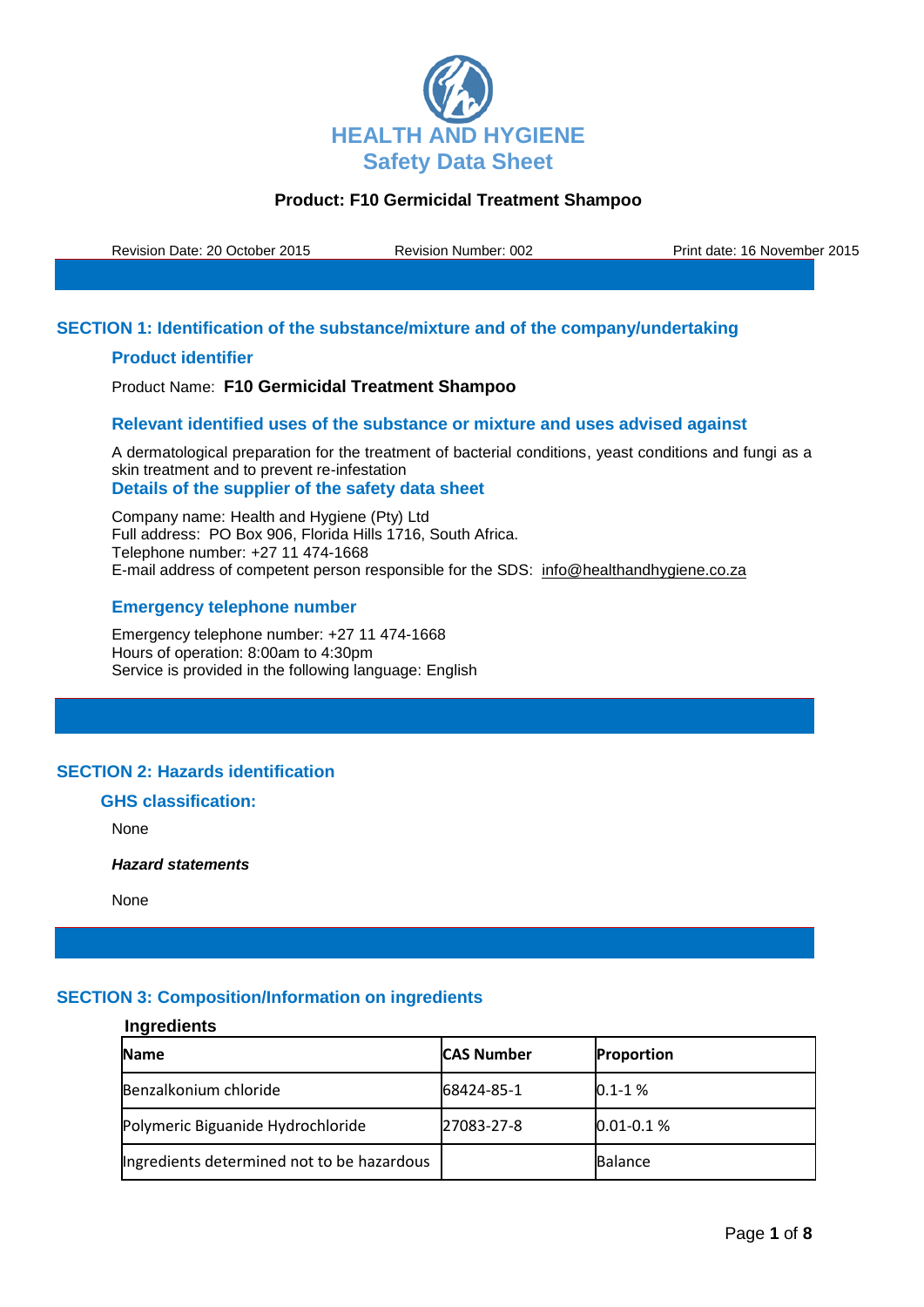

Revision Date: 20 October 2015 Revision Number: 002 Print date: 16 November 2015

### **SECTION 4: First aid measures**

#### *Following contact with eyes*

Rinse thoroughly with clean water or buffered eye wash for 15 minutes. Seek medical advice where necessary.

*Following skin contact* None

*Following inhalation* None

*Following ingestion* Do not induce vomiting. Wash out mouth thoroughly with water.

**Advice to Doctor** Treat symptomatically.

### **SECTION 5: Fire-fighting measures**

### **Suitable Extinguishing media**

Use appropriate fire extinguisher for surrounding environment.

### **Hazards from Combustion Products**

Non-combustible material.

### **Specific Hazards Arising from the chemical**

This product is non-combustible. However heating can cause expansion or decomposition leading to violent rupture of containers.

### **Special protective equipment and precautions for fire fighters**

Fire fighters should wear full protective clothing and self- contained breathing apparatus (SCBA) operated in positive pressure mode. Fight fire from safe location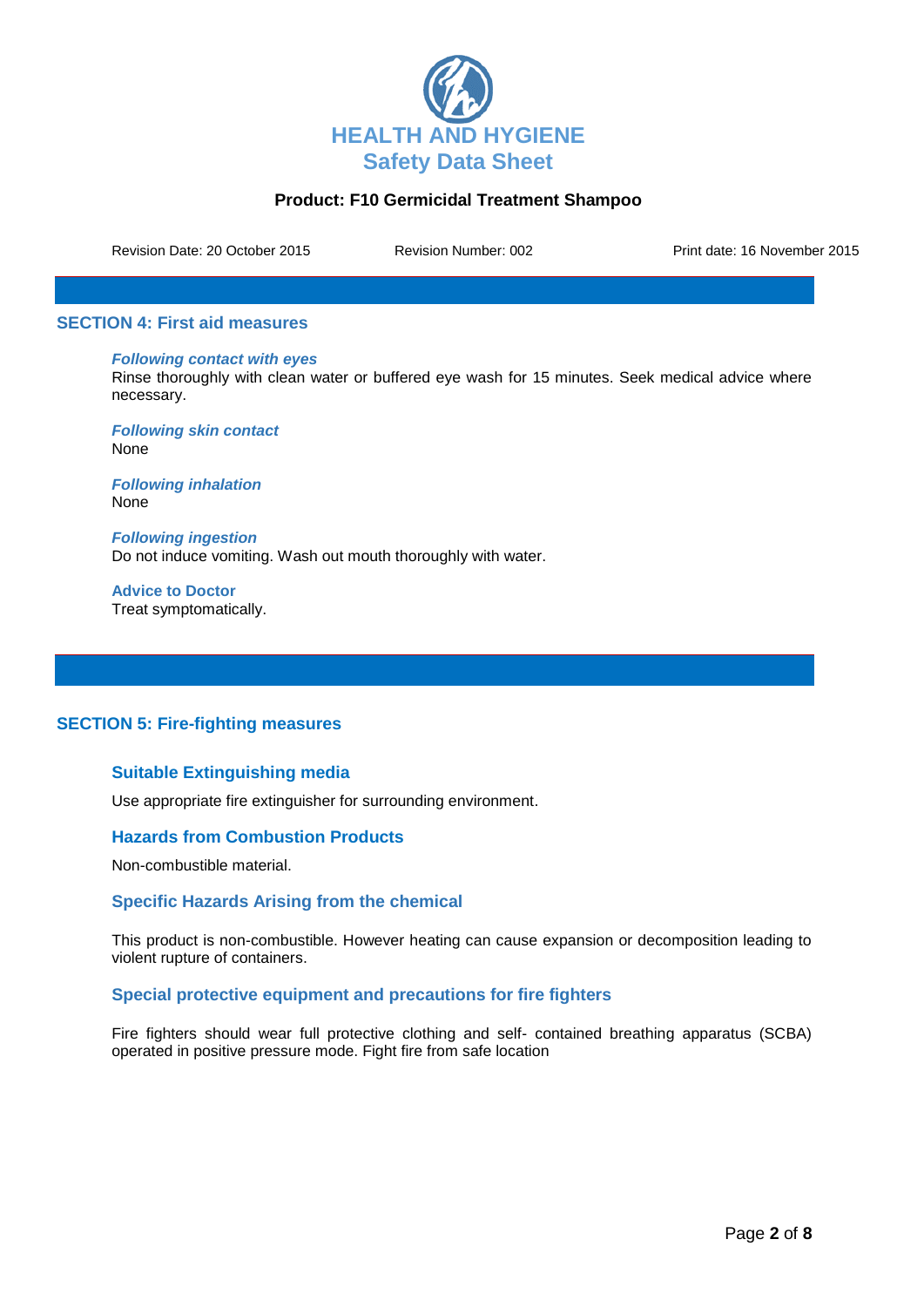

Revision Date: 20 October 2015 Revision Number: 002 Print date: 16 November 2015

### **SECTION 6: Accidental release measures**

### **Personal precautions, protective equipment and emergency procedures**

Wear appropriate personal protective equipment and clothing to prevent exposure to clothing, skin and eyes. Dispose of waste according to the applicable local and national regulations.

#### **Environmental precautions**

If contamination of sewers or waterways occurs inform the local water and waste management authorities in accordance with local regulations.

#### **Methods and materials for containment and clean up**

If possible contain the spill. Place inert absorbent material onto spillage. Collect the material and place into a suitable container. Do not dilute material but contain it

#### **SECTION 7: Handling and storage**

#### **Precautions for safe handling**

Avoid eye contact. Keep containers sealed when not in use.

#### **Conditions for safe storage, including any incompatibilities**

Store in a cool, dry, well ventilated area, out of direct sunlight. Store in suitable, labelled containers. Keep containers tightly closed. Store away from incompatible materials. Ensure that storage conditions comply with applicable local and national regulation.

#### **SECTION 8: Exposure controls/personal protection**

### **Occupational exposure limit values**

No exposure standards have been established for the mixture. However, over-exposure to some chemicals may result in enhancement of pre-existing adverse medical conditions and/or allergic reactions and should be kept to the least possible levels.

#### **Biological Limit Values**

No biological limits allocated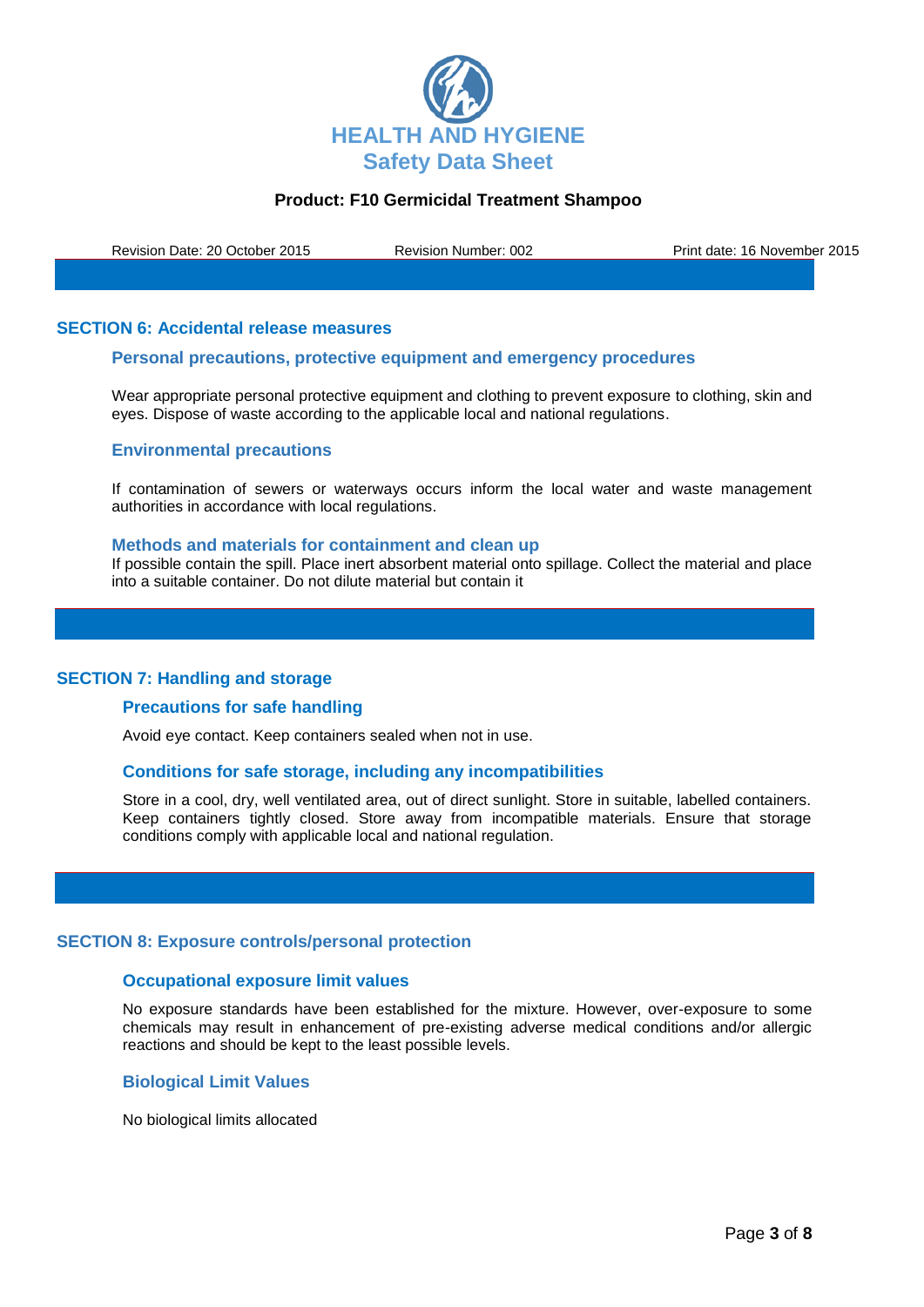

Revision Date: 20 October 2015 Revision Number: 002 Print date: 16 November 2015

# **Appropriate Engineering Controls**

No engineering controls required

## **Respiratory Protection**

No respiratory protection required

**Eye Protection**

Not required

**Hand Protection**

Not required

### **SECTION 9: Physical and chemical properties**

| Appearance:                  | clear, straw coloured liquid. |
|------------------------------|-------------------------------|
| Odour:                       | herbal odour                  |
| Odour threshold:             | not available                 |
| pH:                          | 6.8                           |
| Melting point/freezing point | not available                 |
| Boiling point:               | $100^{\circ}$ C               |
| Flash point:                 | not available                 |
| Evaporation rate             | not available                 |
| Flammability:                | not combustible               |
| Vapour pressure:             | not available                 |
| Vapour density (air=1)       | not available                 |
| Density:                     | 1.0                           |
| Solubility in water:         | soluble                       |
| <b>Partition coefficient</b> | not known                     |
| Auto-ignition temperature    | not available                 |
| Decomposition temperature    | not available                 |
| Viscosity                    | 300mpa                        |

# **SECTION 10: Stability and reactivity**

### **Chemical stability**

Stable under normal conditions of storage and handling.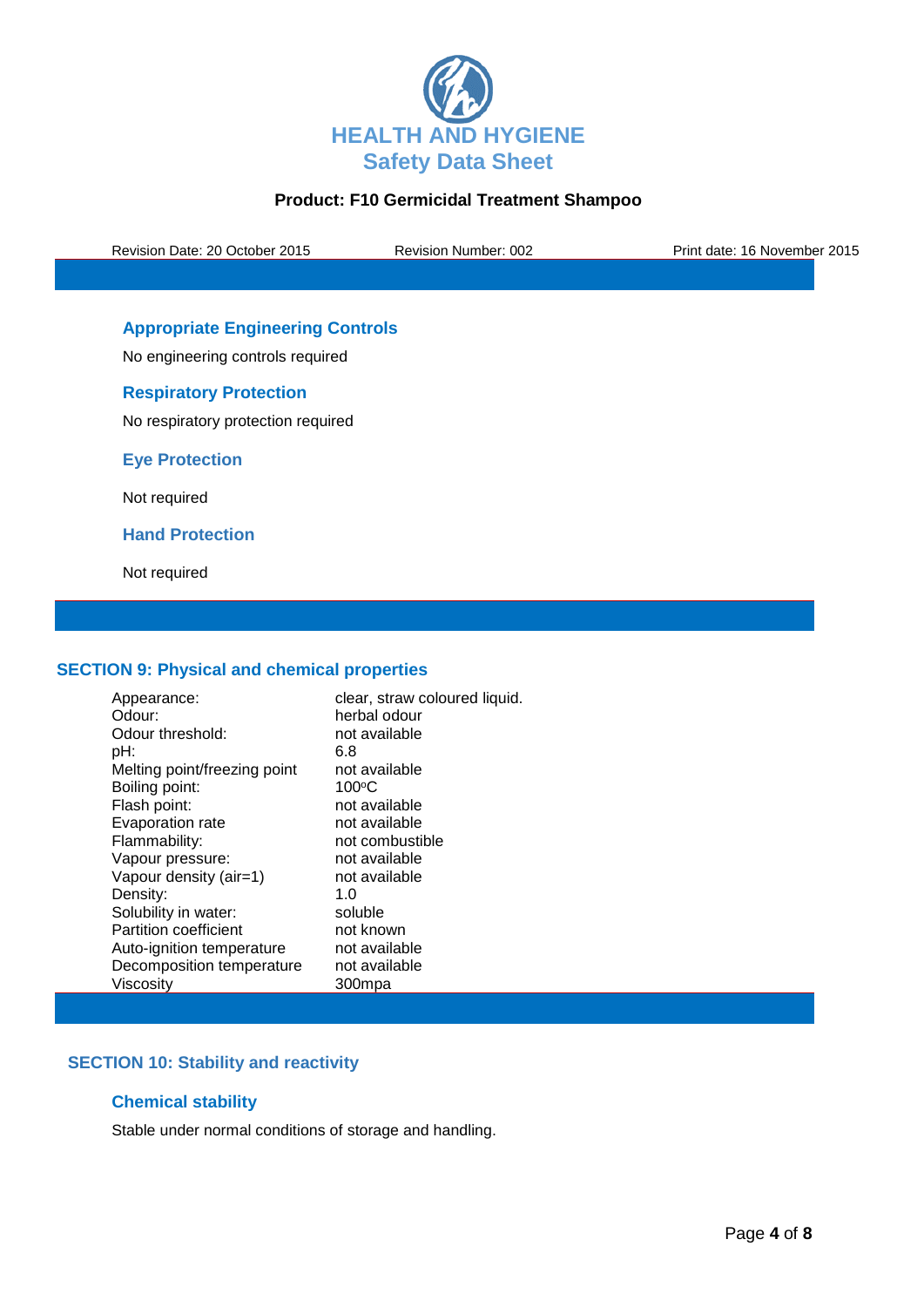

Revision Date: 20 October 2015 Revision Number: 002 Print date: 16 November 2015

## **Possibility of hazardous reactions**

Stable under normal conditions of storage and handling

**Conditions to Avoid** Do not mix with soaps and other chemicals.

**Incompatible materials** Anionic detergents / chemicals.

**Hazardous Decomposition Products** Not available

**Possibility of hazardous reactions** Not available

## **SECTION 11: Toxicological information**

This product does not contain any ingredients at levels classified as hazardous by GHS.

### **Toxicity**

| Acute Oral Toxicity: (Rat)                                        | Not available                                                         |
|-------------------------------------------------------------------|-----------------------------------------------------------------------|
| Acute Dermal Toxicity: (Rat)                                      | Not available                                                         |
| Acute Eye Irritation                                              | Not available                                                         |
| <b>Acute Dermal Irritation</b>                                    | Not available                                                         |
| <b>Acute Inhalation Toxicity</b>                                  | Not available                                                         |
| <b>Skin Sensitization</b>                                         | Not considered to a sensitiser                                        |
| Carcinogenicity,<br>mutagenicity<br>And toxicity for reproduction | Not considered to be carcinogenic, mutagenic or toxic to reproduction |

### **Ingestion**

Ingestion of this product may irritate the gastric tract causing nausea and vomiting.

**Inhalation** None

**Skin**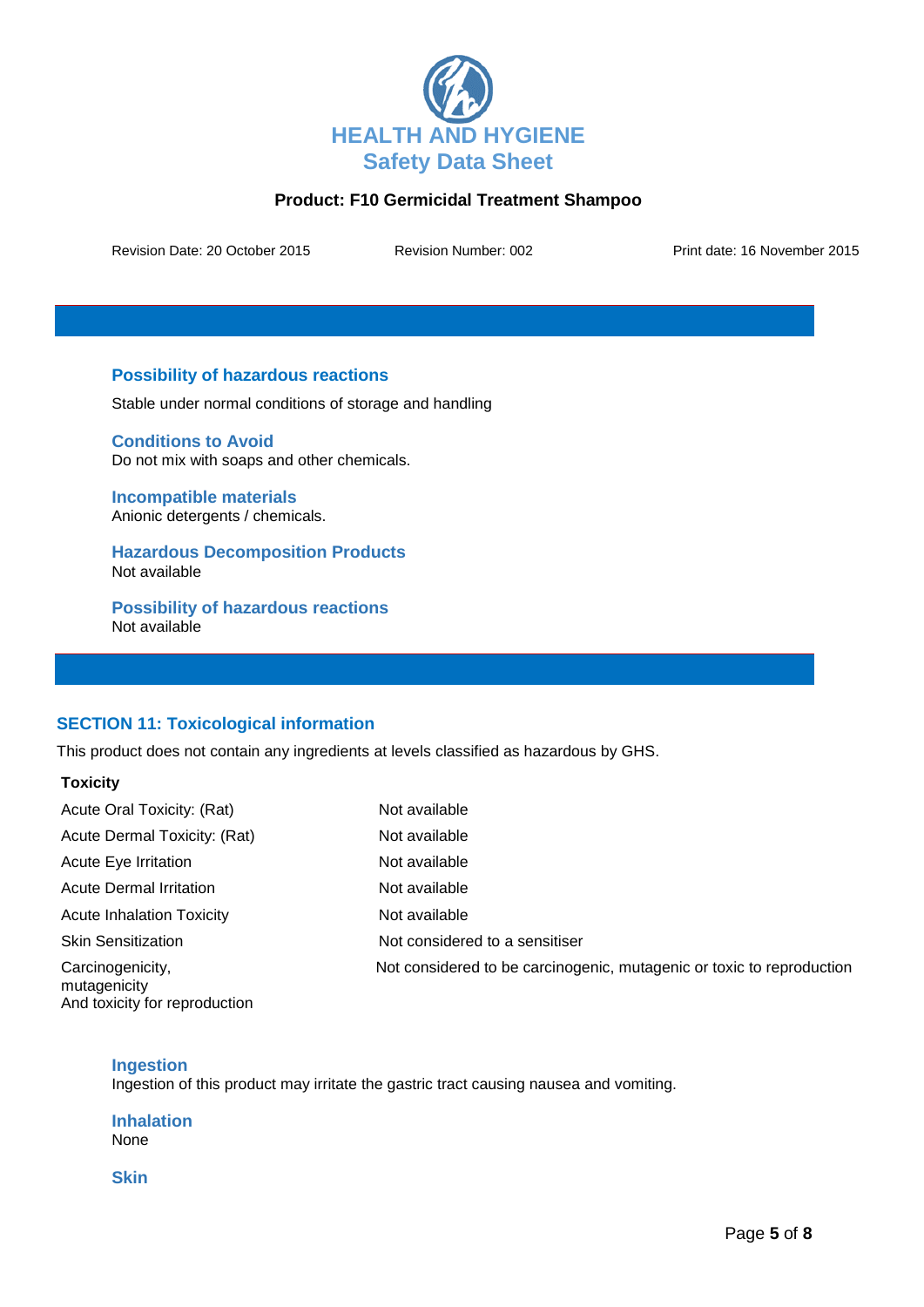

Revision Date: 20 October 2015 Revision Number: 002 Print date: 16 November 2015 None

**Eye None** 

**Respiratory sensitation** Not a respiratory sensitiser.

### **Skin Sensitisation**

Not a skin sensitiser.

#### **STOT-single exposure**

Not expected to cause toxicity to a specific target organ.

# **STOT-repeated exposure**

Not expected to cause toxicity to a specific target organ.

#### **Aspiration Hazard**

Not expected to be an aspiration hazard.

## **SECTION 12: Ecological information**

#### **Eco toxicity**

The available ecological data is given below.

### **Persistence and degradability** Biodegradable

**Mobility** Not mobile

**Bioaccumulative Potential** Not available

**Other Adverse Effects** Not available

**Environmental Protection** Not available.

**Acute Toxicity – Fish** Not available

**Acute Toxicity – Daphnia**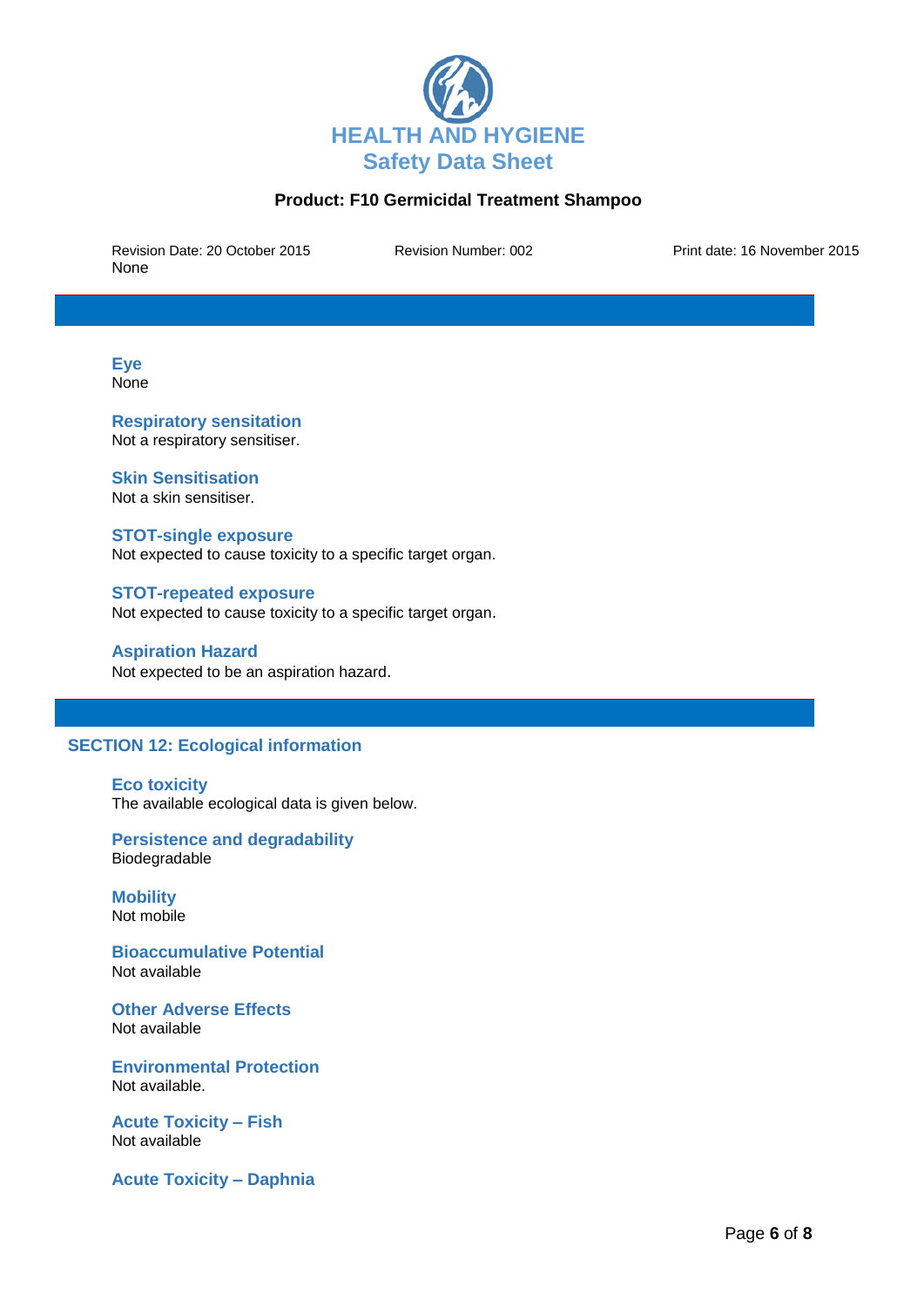

Revision Date: 20 October 2015 Revision Number: 002 Print date: 16 November 2015 Not available

## **SECTION 13: Disposal considerations**

Soak up on an inert material e.g. dry earth and dispose of in an area approved by local authority.

## **SECTION 14: Transport information (according to SANS 10228 and 10229-1)**

UN Number: None allocated UN Proper Shipping Name: None allocated

**Transport Hazard Classes** None allocated

**IMDG Marine pollutant** No

### **SECTION 15: Regulatory information**

Not classified as Hazardous according to SANS 10234:2008: Globally Harmonised System of Classification and labelling of Chemicals (GHS). Act 36 Registration Number: G3107

#### **SECTION 16: Other information**

#### **16.1 Abbreviations and acronyms**

| CAS.         | <b>Chemical Abstracts Service</b>                       |
|--------------|---------------------------------------------------------|
| PBT          | Persistent, bio-accumulative and toxic                  |
| <b>REACH</b> | Registration, Evaluation and Authorisation of Chemicals |
| SDS.         | <b>Safety Data Sheet</b>                                |
| vPvB         | Very persistent, very bio-accumulative                  |
| w/w          | Weight by weight                                        |